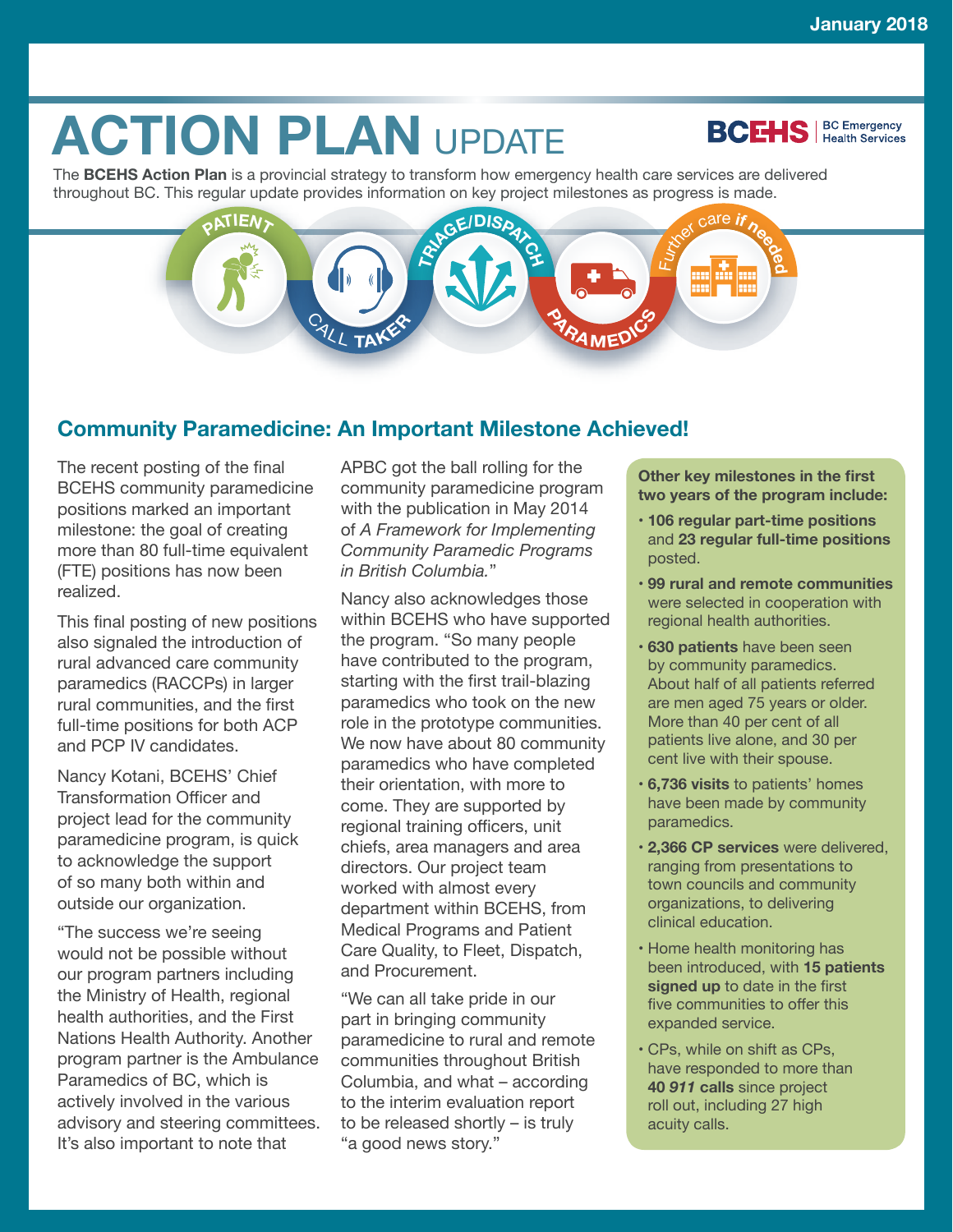

An announcement in September 2017 launched the beginning of a province-wide review to better match our services to growing patient demand. As part of the Action Plan, this strategic project began with working groups in five communities across the province, including: Vancouver, Nanaimo, Trail, Williams Lake and Dawson Creek. Over the past four months working groups including area managers, unit chiefs and CUPE representatives have completed comprehensive reviews of each community to develop tailored plans to support excellent patient service. A new resource plan for Vancouver was released this past November and will come into effect at the end of this month. The Nanaimo Area resource plan was announced this week and implementation will begin at the end of March.

A working group, including Area Managers, Unit Chiefs, and CUPE 873 representatives, was formed this past September and reviewed patient call volume data in Nanaimo, Parksville, Qualicum Beach, and Ladysmith, by time of day and day of the week and evaluated different shift patterns to meet this demand. This group also assessed how best to provide: ambulance coverage; ground and inter-facility transfers including workflow to and from

Nanaimo Regional Hospital; geographic coverage considering our current station facilities; and address the low number of full-time staff.

**<sup>P</sup>ATIEN<sup>T</sup>**

 $\frac{1}{2}$ 

<sup>C</sup>AL<sup>L</sup> **<sup>T</sup>AKE<sup>R</sup>**

Overall the new resource plan for this area:

- Converts Nanaimo to a full-time post offering better coverage for patients and reliable employment for staff.
- Increases staffing in Parksville, Qualicum Beach and Ladysmith to seven days per week.
- Adds thirty new full-time positions: twenty-four full-time positions in Nanaimo and 2 fulltime positions each in Parksville, Qualicum Beach and Ladysmith.
- 3 new ambulances to ensure coverage at peak times.
- Improves processes for ground transfers to allow ambulances more opportunity to stay in home communities.

Throughout December and January station-level discussions have taken place in Trail, Williams Lake and Dawson Creek to gather further input from frontline staff. In addition, health authorities and other stakeholders have been engaged to provide valuable data and insights to investigate how we could manage inter-facility transfer work differently in these communities. The working groups

will be considering these inputs with the aim of implementing new resource plans for these areas later this spring.

**<sup>P</sup>ARAMED<sup>I</sup>C<sup>S</sup>**

**ACTION PLAN**

<sup>F</sup>urthe<sup>r</sup> <sup>c</sup>ar<sup>e</sup> **<sup>i</sup><sup>f</sup> <sup>n</sup>eede<sup>d</sup>**

**UPDATE** 

The review is being expanded to include additional new communities: Kelowna, Kamloops and the Fraser Valley, including Abbotsford, Chilliwack and Mission. Local working groups will be formed in each area and we will be building on the lessons learned from previous reviews to ensure that the community plans developed can quickly and effectively address local operational needs. Watch this newsletter for progress updates for all of these communities.

#### **THE OBJECTIVES OF THE ACTION PLAN ARE TO:**

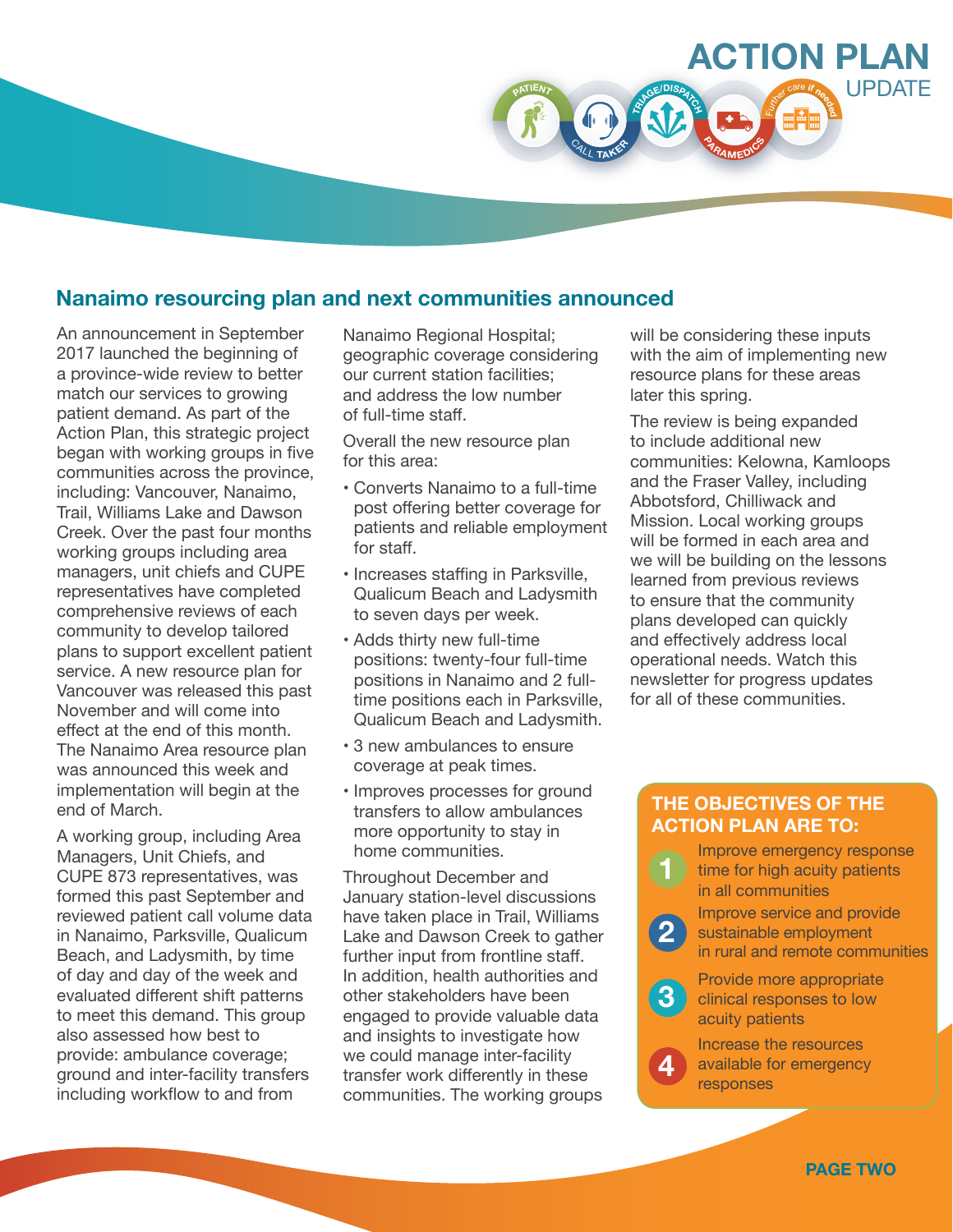

# **CliniCall – One # for all Clinical support and Technical Advice**

The introduction of Paramedic Specialists into BCEHS dispatch operations in fall 2017 brought clinical experience into dispatch to enhance our ability to ensure the most appropriate resources are allocated to the right patients at the right time. In addition, the paramedic specialists provide clinical and technical support to paramedics attending 911 events.

Staff can now access clinical support and technical advice through CliniCall by calling 1-833-829-4099 or 604-829-4099. To provide easy access to this important support, this number reaches a paramedic specialist, the EMS Physician Online Support (EPOS) service, and technical advisors . Examples of the clinical support provided by paramedic specialists include the provision of clinical advice when: the diagnosis is unclear; there are multiple potential treatments; and/or there is a significant change in the patient's condition, among others. Paramedic specialists will conference in an EPOS physician immediately when appropriate. The paramedic specialist will work with the clinical support and guidance of BCEHS Clinical and Medical Programs.

New paramedic specialists will join the team in February and training will begin for these ACP or CCP level paramedics who also act as Technical Advisors and as single responders deployed to 911

events in Specialized Response Units (SRUs) as necessary. Training includes:

- Advanced Hazmat Life Support (AHLS) certification
- Hazmat awareness to National Fire Protection Association (NFPA) operations level training with hazardous materials and decontamination skills
- High-Risk Hazard (HRH) awareness
- Personal protective ensemble training including C4 Mask
- Medical Priority Dispatch System (MPDS) knowledge, call taking and Computer Aided Dispatch (CAD) instruction
- Skills in wound packing, tourniquets and use of T-POD pelvic stabilization device
- Cardiac arrest scene management with Advanced Cardiac Life Support (ACLS) and Pediatric Advanced Life Support (PALS) procedures in addition to LUCAS operations for ECMO cardiac arrests

Providing easily accessible clinical and technical support for paramedic and dispatch staff improves the delivery of care for patients across the province.

For more information, email actionplanideas@bcehs.ca.

# **Vancouver Regular Part-Time Positions Filled**

The new Vancouver resource plan, coming into effect on January 22nd, introduces eight new Regular Part Time (RPT) positions. Posted this past December as the first RPT positions outside of community paramedicine, over 150 applicants expressed interest.

Unlike on-call work, these successful candidates will have a regular schedule for 20 hours per week during peak times over the weekend. This will provide more coverage during times of high demand. The RPT employees are also able to submit availability if they wish to be scheduled for additional shifts outside of their regular part-time schedule.

"Having this extra coverage over the weekend allows us to support patient needs more effectively," said Samantha Wilbur, Acting Director for Patient Care Delivery in Vancouver Coastal, "and these shifts really work for some of our staff members; this role is a great addition," she added.

Regular Part Time positions will be introduced in areas of the province where the demand and operational needs support this new role. The requirement for RPT positions will be assessed within each community on a caseby case basis. For more information email actionplanideas@bcehs.ca.